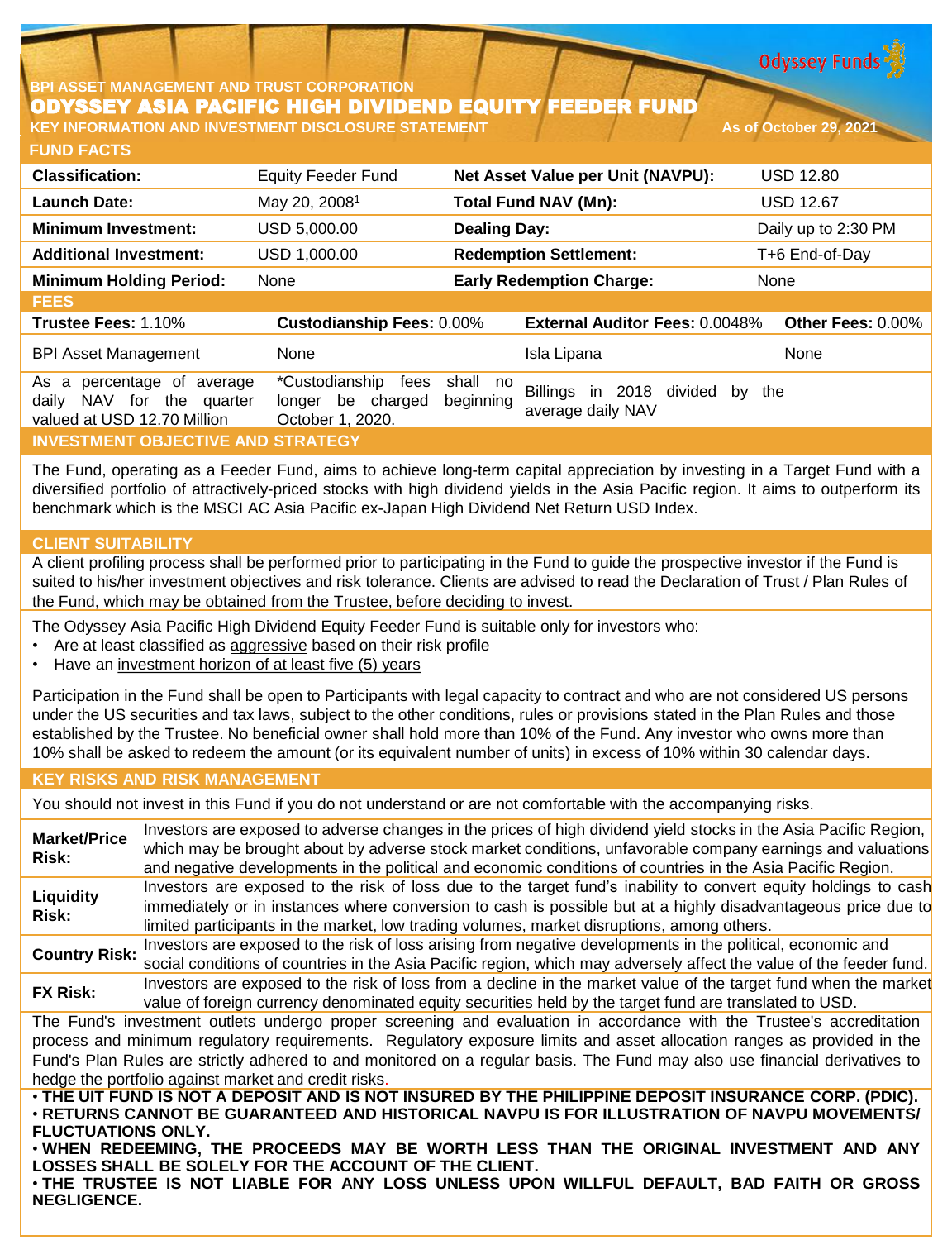## **FUND PERFORMANCE AND STATISTICS AS OF OCTOBER 29, 2021**

(Purely for reference purposes and is not a guarantee of future results)





| <b>CUMULATIVE PERFORMANCE (%) 2</b>    |            |         |         |          |       |       |
|----------------------------------------|------------|---------|---------|----------|-------|-------|
|                                        | 1 mo       | 3 mos   | 6 mos   | 1YR      | 3YRS  | S.I   |
| Fund                                   | 1.99       | $-0.31$ | $-2.74$ | 25.74    | 22.72 | 28.00 |
| <b>Benchmark</b>                       | $-0.13$    | $-2.55$ | $-5.02$ | 21.81    | 51.35 | 93.92 |
| <b>ANNUALIZED PERFORMANCE (%) 2</b>    |            |         |         |          |       |       |
|                                        | 1YR        | 2YRS    | 3YRS    | 4YRS     | 5YRS  | S.I   |
| Fund                                   | 25.74      | 6.57    | 7.06    | 3.14     | 5.34  | 1.85  |
| <b>Benchmark</b>                       | 21.81      | 15.28   | 14.81   | 7.50     | 11.21 | 5.05  |
| <b>CALENDAR YEAR PERFORMANCE (%) 2</b> |            |         |         |          |       |       |
|                                        | <b>YTD</b> | 2020    | 2019    | 2018     | 2017  | 2016  |
| Fund                                   | 7.38       | 2.05    | 11.24   | $-9.01$  | 20.33 | 3.45  |
| <b>Benchmark</b>                       | 4.15       | 19.55   | 20.14   | $-14.23$ | 37.63 | 6.18  |
| <b>PORTFOLIO COMPOSITION</b>           |            |         |         |          |       |       |
| <b>Allocation</b><br>% of Fund         |            |         |         |          |       |       |
| Target Fund                            |            |         |         |          |       | 99.00 |

\*MSCI AC Asia Pacific ex-Japan High Dividend Net Return USD Index

| <b>NAVPU over the past 12 months</b> |       |
|--------------------------------------|-------|
| Highest                              | 13.50 |
| Lowest                               | 10.18 |
| <b>STATISTICS</b>                    |       |
| Portfolio Beta                       | 0.83  |
| Volatility, Past 1 Year (%) 3        | 15.06 |
| Sharpe Ratio <sup>4</sup>            | 1.71  |
| Information Ratio <sup>5</sup>       | 0.60  |

<sup>1</sup>The fund was originally launched as Odyssey Asia Pacific High Dividend Equity Fund. It was converted into a feeder fund last October 1, 2020. <sup>2</sup>Returns are net of fees.

<sup>3</sup>Measures the degree to which the Fund fluctuates vis-à-vis its average return over a period of time.

<sup>4</sup>Used to characterize how well the return of a Fund compensates the investor for the level of risk taken. The higher the number, the better.

<sup>5</sup>Measures reward-to-risk efficiency of the portfolio relative to the benchmark. The higher the number, the higher the reward per unit of risk.

\*Declaration of Trust is available upon request through your branch of account.

| <b>TOP TEN HOLDINGS</b> |  |  |
|-------------------------|--|--|
|                         |  |  |
|                         |  |  |

| Name                                              | % of Target<br>Fund |
|---------------------------------------------------|---------------------|
| Taiwan Semiconductor Manufacturing Co.,<br>Ltd.   | 9.5                 |
| Samsung Electronics Co., Ltd.                     | 7.1                 |
| DBS Group Holdings Ltd                            | 3.2                 |
| Infosys Limited                                   | 3.0                 |
| Inner Mongolia Yili Industrial Group Co.,<br>Ltd. | 2.7                 |
| Haier Smart Home Co., Ltd.                        | 2.3                 |
| United Overseas Bank Ltd. (Singapore)             | 2.3                 |
| NetEase, Inc                                      | 2.2                 |
| PT Telkom Indonesia (Persero) Tbk                 | 2.1                 |
| China Construction Bank Corporation               | 2.1                 |

| <b>Allocation</b>                      | % of Fund        |
|----------------------------------------|------------------|
| Target Fund                            | 99.00            |
| Cash                                   | 1.34             |
| Time deposits and money market         |                  |
| Other receivables - net of liabilities | $-0.34$          |
| <b>Top Five Sector Holdings</b>        | % of Target Fund |
| Financials                             | 30.9             |
| Information Technology                 | 25.5             |
| Consumer Discretionary                 | 9.1              |
| <b>Communication Services</b>          | 7.6              |
| <b>Consumer Staples</b>                | 6.7              |
| <b>Top Five Country Weightings</b>     | % of Target Fund |
| China                                  | 24.0             |
| Australia                              | 17.4             |
| Taiwan                                 | 16.9             |
| Korea                                  | 10.6             |
| Hong Kong                              | 10.3             |
|                                        |                  |

# **RELATED PARTY TRANSACTIONS\***

The Fund has no transactions and outstanding investments with entities related to BPI Asset Management and Trust Corporation (BPI AMTC).

\* Related party in accordance with BPI AMTC's internal policy.

For more information, you may contact us at (632) 8580-**AMTC** (2682),

email us at bpi\_asset\_management@bpi.com.ph or visit our website, www.bpiassetmanagement.com.